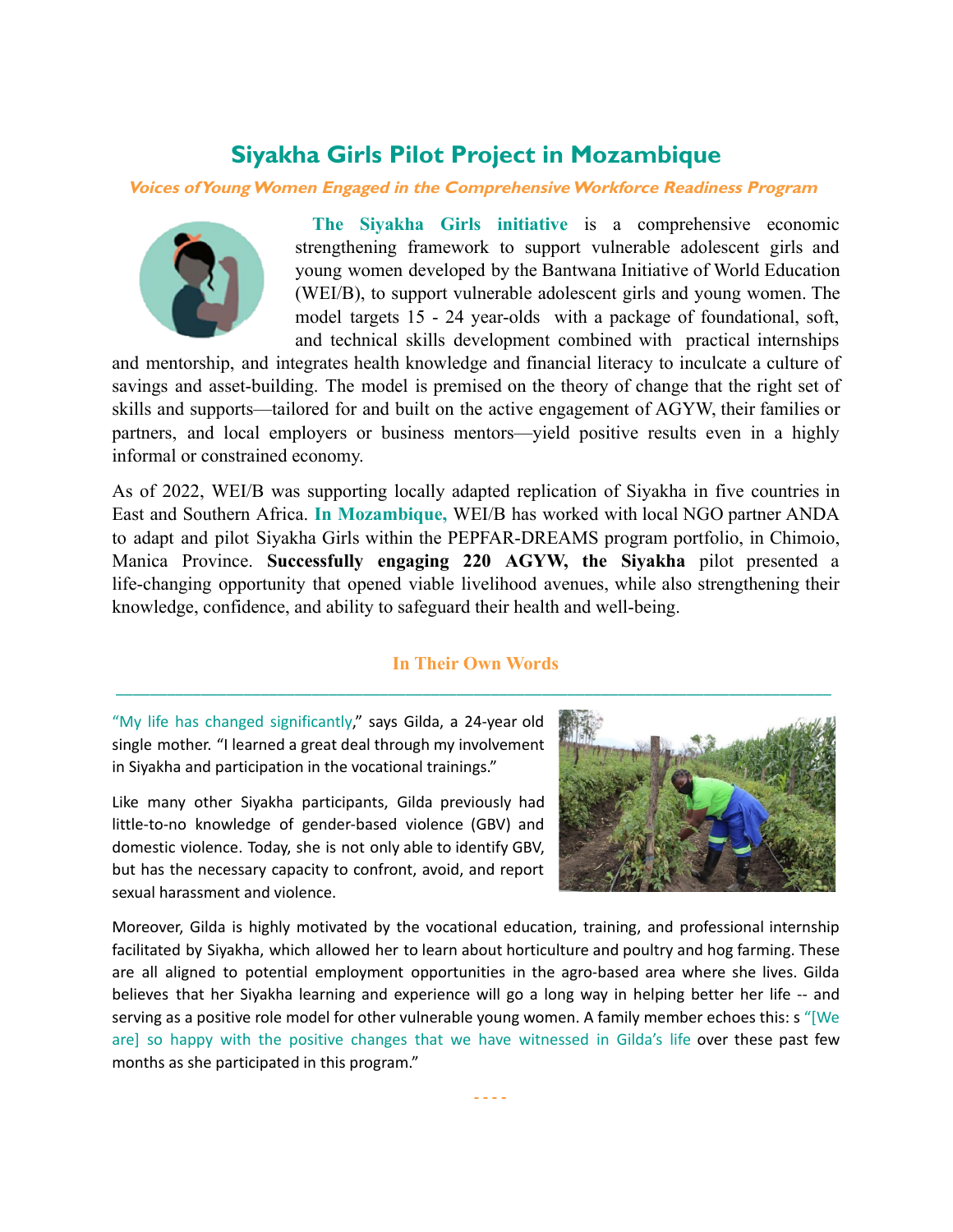A petite and slight 22-year-old, **Fátima** is already married -- and a mother of two children. Her home life and physical well-being were greatly impacted by Siyakha's foundational and soft skills, which helped her realize that she was in an abusive relationship - and could actually do something about it. This led her to discuss her situation with the program mentor, from whom "I received a great deal of support," Fátima says.

Feeling more empowered, she confronted her husband about gender-based violence. "Whenever my husband tried to rape me I would immediately tell him that [rape] is violence and a crime and that if [he] persisted, I would report him to the police."



During this time, Fátima also completed a Siyakha-facilitated poultry farming course, and was able to participate in a follow-on

internship, where learned additional skills in bird-handling and managing a poultry business. "I am applying everything that I learned in the training," she says, "and now am also learning to plow, sell chickens and potatoes, and grow corn and cabbage."

Fátima is thankful for Siyakha's transformational impact on her life. She feels financially and personally empowered, and hopes the program will continue to support and change the lives of other vulnerable young women in her community. In her own words, "All the knowledge that I have acquired is changing my life. Now my husband and I do not fight like we used to."



## **- - - -**

Among the youngest Siyakha beneficiaries is 16-year-old **Lorena**, who lives with her siblings and unemployed parents**.** Like other vulnerable participants, Lorena became involved with Siyakha Girls after enrolling in a local DREAMS club in her area. Through her participation in DREAMS and Siyakha, she has learned a great deal about GBV, HIV/AIDS prevention, and sexual and reproductive health.

The most impactful aspect of the project for Lorena has been financial literacy, which, in her words, "allows me to earn, to save money, obtain a source of income, and save my earnings to pay for my studies."

Today, Lorena has completed her Siyakha internship and plans to start her own business. Using her newly acquired knowledge and technical

skills, she has secured a loan and will receive project support to further refine her business plan. Her experience with Siyakha has also inspired Lorena to help her parents profit from poultry farming. The takeaway lesson from her Siyakha experience and her personal advice to other young women like herself is to always remember the following: "I can, it is possible, and I am capable!"

**- - - -**